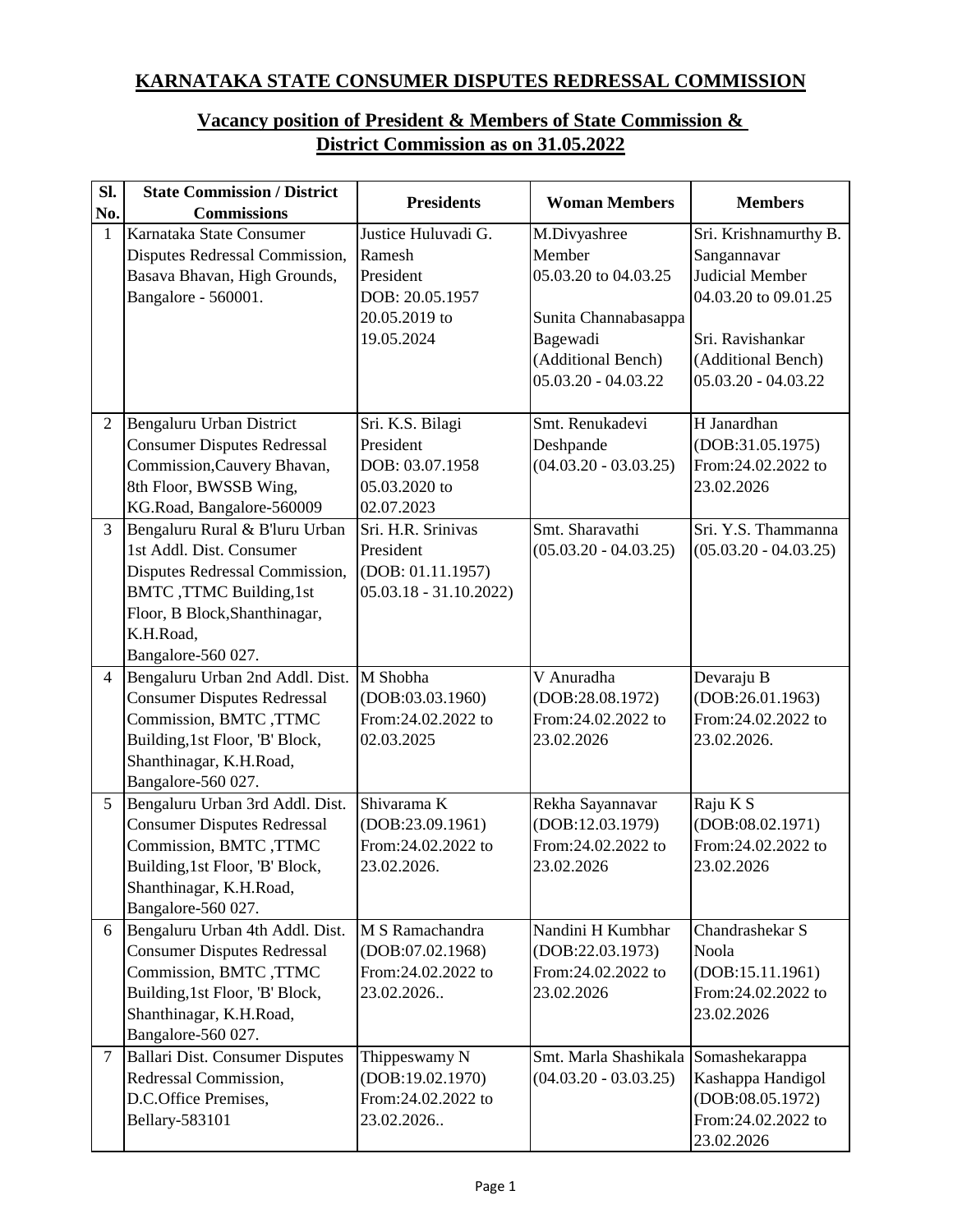| SI. | <b>State Commission / District</b>                                                                                                                                       | <b>Presidents</b>                                                                                                                                       | <b>Woman Members</b>                                                        | <b>Members</b>                                                                          |
|-----|--------------------------------------------------------------------------------------------------------------------------------------------------------------------------|---------------------------------------------------------------------------------------------------------------------------------------------------------|-----------------------------------------------------------------------------|-----------------------------------------------------------------------------------------|
| No. | <b>Commissions</b>                                                                                                                                                       |                                                                                                                                                         |                                                                             |                                                                                         |
| 8   | <b>Belagavi District Consumer</b><br>Disputes Redressal Commission,<br>District & Sessions Judge Court<br>Premises,<br>Belgaum-590001.                                   | Rachappa Kuberappa<br>Talikoti<br>(DOB:10.07.1960)<br>From:24.02.2022 to<br>09.07.2025.                                                                 | <b>B</b> U Geetha<br>(DOB:20.07.1971)<br>From:24.02.2022 to<br>23.02.2026.  | Smt. Sunanda S.<br>Kadrolimat<br>$(04.03.20 - 03.03.25)$                                |
| 9   | Bidar District Consumer Disputes Mabu Saheb H. Chabbi<br>Redressal Commission,<br>Behind DIET, Near District<br>Traning Centre, Aliabad Road,<br>Nawbad,<br>Bidar-585402 | (DOB:01.01.1960)<br>From:24.02.2022 to<br>31.12.2024.                                                                                                   | Smt. Kavitha<br>$(28.05.20 - 27.05.25)$                                     | Thriyambakeshwara<br>(DOB:11.04.1969)<br>From:24.02.2022 to<br>23.02.2026               |
| 10  | Vijayapura District Consumer<br>Disputes Redressal Commission,<br>Sri Ganesha Nagar, Near<br>Ibrahimpur, Managoli Rd,<br>Vijayapura-586 102                              | Sri. Ambadas Kulkarni<br>DOB: 08.11.1959<br>$(30.04.20 \text{ to } 07.11.24)$                                                                           | Smt. Vidya Babu Rao<br>Muthalik Desai<br>$(04.03.20 - 03.03.25)$            | Kamalkishore<br>Rameshwar Joshi<br>(DOB:01.01.1970)<br>From:24.02.2022 to<br>23.02.2026 |
| 11  | Chikkamagaluru District<br><b>Consumer Disputes Redressal</b><br>Commission,<br>New House Extension, Near<br>Travellers Bungalow,<br>Chickmagalur-577 101                | Neerpady Ramanna<br>Gowda Chennakeshava<br>(DOB:25.06.1960)<br>From:24.02.2022 to<br>24.06.2025                                                         | K. Anita Shivakumar<br>(DOB:01.03.1970)<br>From:24.02.2022 to<br>23.02.2026 | Manjunath M<br>Bammanakatti<br>(DOB:01.06.1975)<br>From:24.02.2022 to<br>23.02.2026     |
| 12  | Chitradurga District Consumer<br>Disputes Redressal Commission,<br><b>Bank Colony, Turuvanur Road</b><br>Chitradurga 577501                                              | H Channegowda<br>(DOB:25.03.1961)<br>From: 09.03.2022 to<br>08.03.2026<br><b>OOD</b> to Ramanagar<br>Mahantesh Irappa Shigli<br><b>OOD</b> from Kodagu  | Smt. B.H. Yashodha<br>04.03.20 - 03.03.25<br>(Rule 6)                       | Sri. Sripathi.G.<br>$06.03.20 - 05.03.25$                                               |
| 13  | Dakshina Kannada District<br><b>Consumer Disputes Redressal</b><br>Commission, 1st Cross,<br>Mannagudda,<br>Near Central Warehouse,<br>Mangalore - 575003. D.K.          | K V Surendra Kumar<br>(DOB:17.07.1965)<br>From:24.02.2022 to<br>23.02.2026.<br>OOD to Uttara Kannada<br>Prakash.K.<br><b>OOD</b> from Uttara<br>Kannada | Sharadamma H G<br>(DOB:07.07.1970)<br>From:24.02.2022 to<br>23.02.2026      | Sri. P.V. Lingaraju<br>$11.03.20 - 10.03.25$                                            |
| 14  | Dharwad District Consumer<br>Disputes Redressal Commission,<br>Civil Court Premises, P.B.Road,<br>Dharwad - 580001.                                                      | Vacant - 01.01.2022<br>Eshappa Karabasappa<br><b>Bhute</b><br>OOD from Haveri                                                                           | Smt. Vishalakshi<br>Annappa Bolashetty<br>$04.03.20 - 03.03.25$             | Sri.<br>Prabhulingaswamy<br>Channabasaiah<br>Hiremath<br>11.03.20 - 10.03.25            |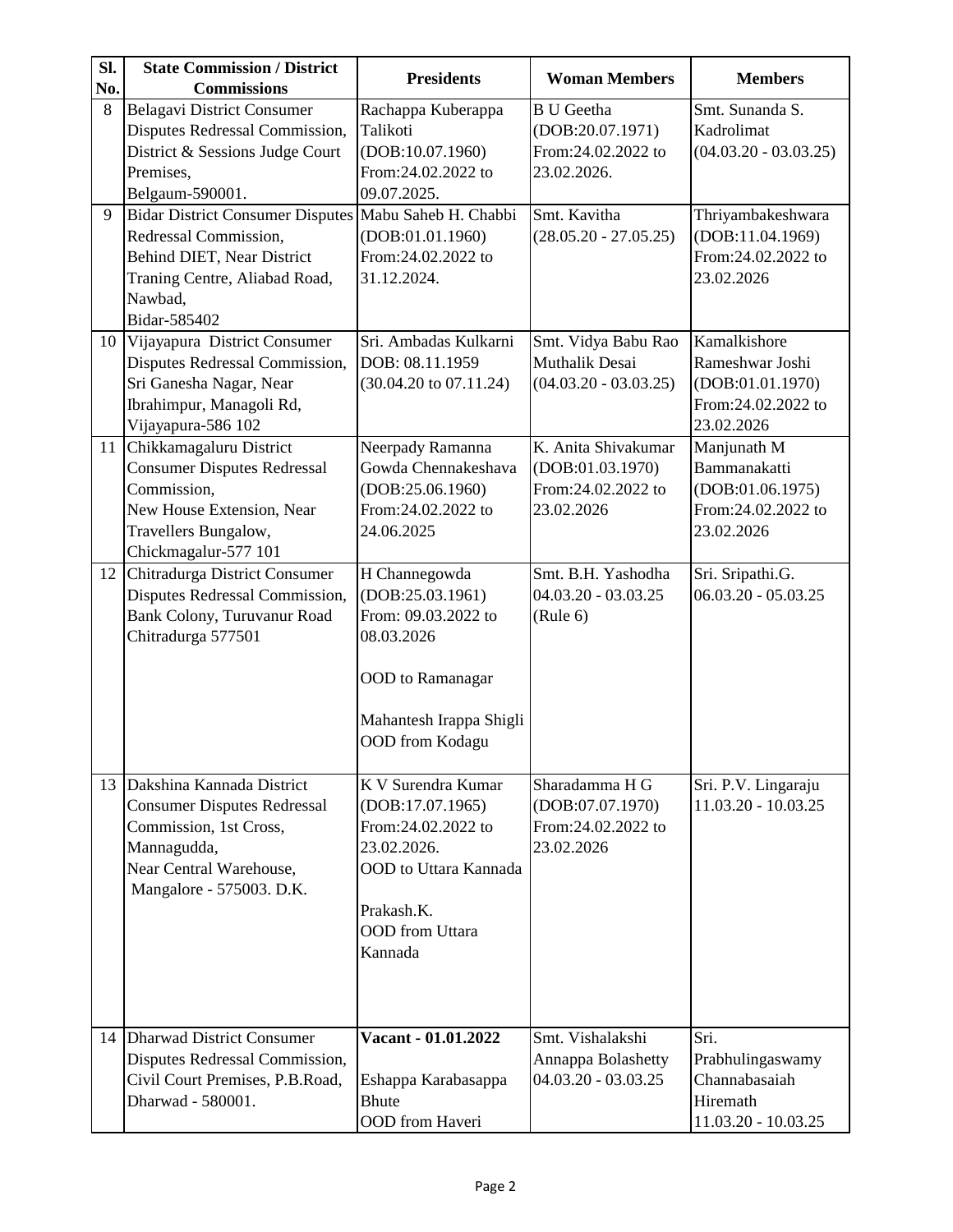| SI.<br>No. | <b>State Commission / District</b><br><b>Commissions</b>                                                                                                                  | <b>Presidents</b>                                                                                                            | <b>Woman Members</b>                                                                                                                                                                   | <b>Members</b>                                                                                      |
|------------|---------------------------------------------------------------------------------------------------------------------------------------------------------------------------|------------------------------------------------------------------------------------------------------------------------------|----------------------------------------------------------------------------------------------------------------------------------------------------------------------------------------|-----------------------------------------------------------------------------------------------------|
| 15         | Kalburgi District Consumer<br>Disputes Redressal Commission,<br>Opp. to Krishna Grameen Bank<br>Head Office, Rajapur-Kusnoor<br>Road,<br>Kalburgi - 585 105.              | Annasaheb Shankar<br>Sadalge<br>(DOB:01.01.1960)<br>From:24.02.2022 to<br>31.12.2024<br>Also I/c to Yadagiri<br>every Monday | Smt. Malathi Guranna<br>04.03.20 - 03.03.25                                                                                                                                            | P Maqbool Basha<br>(DOB:20.05.1973)<br>From:24.02.2022 to<br>23.02.2026                             |
|            | 16 Hassan District Consumer<br>Disputes Redressal Commission,<br>Opp:Advocate Bar Association,<br>Behind D.C.Office, R.C.Road,<br>Hassan-573201.                          | T. Shivanna<br>$(DOB:10-06-1961)$<br>From 24.02.2022 to<br>23.02.2026                                                        | Anupama R<br>(DOB:17.03.1966)<br>From:24.02.2022 to<br>23.02.2026.                                                                                                                     | Sri. H.V. Mahadeva<br>04.03.20 - 03.03.25                                                           |
|            | Kolar District Consumer Disputes Syed Anser Kaleem<br>Redressal Commission,<br>Dist.Court Premises, Kolar-563<br>101.                                                     | (DOB:16.07.1966)<br>From:24.02.2022 to<br>23.02.2026.                                                                        | Bharathi M.V.<br>(DOB:12.08.1968)<br>From:24.02.2022 to<br>23.02.2026<br>OOD to<br>Chamarajanagar<br>Savitha Airani<br>OOD from<br>Davanagere on every<br>Mon, Tue, Fri &<br>Saturdays | Suma Anil Kumar<br>(DOB:10.08.1976)<br>From:24.02.2022 to<br>23.02.2026<br><b>OOD</b> to Ramanagara |
| 18         | Kodagu District Consumer<br>Disputes Redressal Commission,<br>Aakashavani Road, Near Vartha<br>Bhavan, Madikeri-571201                                                    | Mahantesh Irappa Shigle Smt. C. Renukamba<br>(DOB:20.07.1969)<br>From:24.02.2022 to<br>23.02.2026.<br>OOD to Chitradurga     | $04.03.20 - 03.03.25$<br>(Rule 6)                                                                                                                                                      | Vacant - 25.03.2022<br><b>Smt. Gowrammanni</b><br><b>OOD</b> from Udupi                             |
|            | 19 Mandya District Consumer<br>Disputes Redressal Commission,<br>DC Office Premises,<br>Opp. to District Court,<br>Mandya-571401.                                         | Chanchala C M<br>(DOB:13.07.1970)<br>From:24.02.2022 to<br>23.02.2026                                                        | Latha M S<br>(DOB:21.05.1975)<br>From:24.02.2022 to<br>23.02.2026                                                                                                                      | Sri. Vasanthkumar.S.<br>$05.03.20 - 04.03.25$                                                       |
|            | 20 Mysore District Consumer<br>Disputes Redressal Commission,<br>No.1542, F.C.&D Block, JCST<br>Layout, Near Jagadambha Petrol<br>Bunk, Kuvempu Nagar,<br>Mysore-570 009. | Sri. B. Narayanappa<br>DOB: 01.07.1959<br>$(05.03.20 - 30.06.24)$                                                            | Smt. M.K. Lalitha<br>$(16.03.20 \text{ to } 15.03.25)$                                                                                                                                 | Maruthi Vaddar<br>(DOB:01.01.1972)<br>From:24.02.2022 to<br>23.02.2026                              |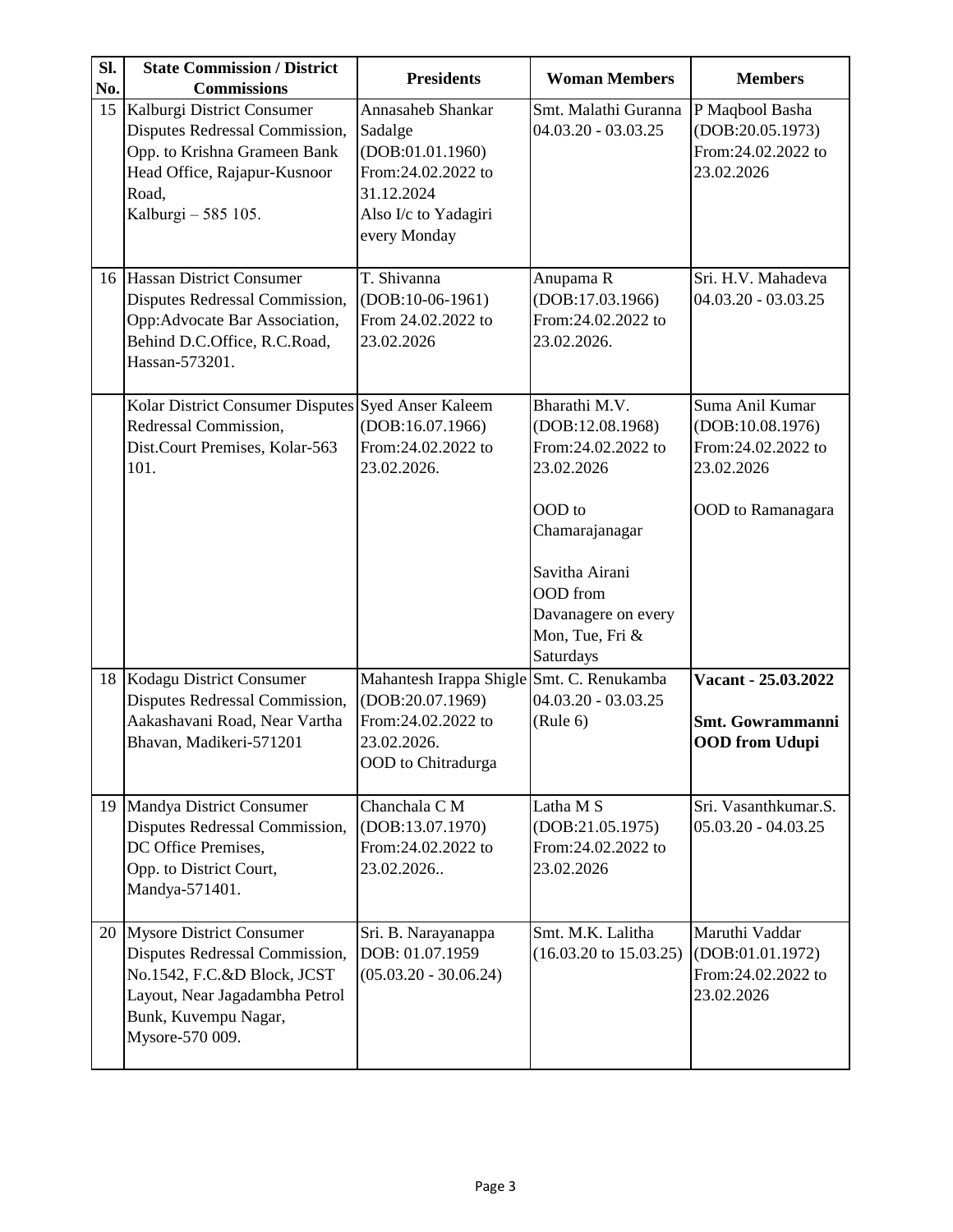| Sl.<br>No. | <b>State Commission / District</b><br><b>Commissions</b>                                                                                            | <b>Presidents</b>                                                                                                                                           | <b>Woman Members</b>                                                                                                           | <b>Members</b>                                                               |
|------------|-----------------------------------------------------------------------------------------------------------------------------------------------------|-------------------------------------------------------------------------------------------------------------------------------------------------------------|--------------------------------------------------------------------------------------------------------------------------------|------------------------------------------------------------------------------|
| 21         | <b>Raichur District Consumer</b><br>Disputes Redressal Commission,<br>D.C.Office Compound,<br>Raichur-584 101                                       | Venkatesh Joshi<br>(DOB:01.02.1962)<br>From:24.02.2022 to<br>23.02.2026                                                                                     | Smt. Farheen Begum<br>$04.03.20 - 03.03.25$                                                                                    | Sri. Prabhudev Patil<br>11.03.20 - 10.03.25                                  |
| 22         | Shivamogga District Consumer<br>Disputes Redressal Commission,<br>D.C.Office Premises,<br>D.C.Quarters Road, Near<br>P.L.D.Bank,<br>Shimoga-577201. | <b>Vacant</b><br>28.05.2022                                                                                                                                 | Smt. Savitha B.<br>Pattanshetty<br>$(04.03.20 - 03.03.25)$                                                                     | <b>B</b> D Yogananda<br>(DOB:26.09.1960)<br>From:24.02.2022 to<br>25.09.2025 |
| 23         | <b>Tumkur District Consumer</b><br>Disputes Redressal Commission,<br>Old D.C. Office Compound,<br>Tumkur-572101                                     | Vijayalakshmi GT<br>(DOB:04.12.1969)<br>From:24.02.2022 to<br>23.02.2026.                                                                                   | Smt. Niveditha Ravish Kumar.N.<br>$05.03.20 - 04.03.25$                                                                        | 05.03.2020 to<br>04.03.2025                                                  |
| 24         | Uttara Kannada District<br><b>Consumer Disputes Redressal</b><br>Commission,<br>M.G.Road, Karwar- 581 301.                                          | Sri. Prakash.K.<br>DOB: 15.07.1959<br>$(06.03.20 - 14.07.24)$<br><b>OOD</b> to Dakshina<br>Kannada<br>K.V.Surendra Kumar<br>from Dakshina Kannada<br>on OOD | Smt. Naina Ashoka<br>Kamate<br>$(06.03.20 - 05.03.25)$                                                                         | Sri.Nazir Ahmed U.<br>Shaik<br>04.03.20 - 03.03.25                           |
| 25         | Haveri District Consumer<br>Disputes Redressal Commission,<br>C.D.Haveri Building,<br>Parameshwara Complex,<br>P.B.Road,<br>Haveri-581 110          | Eshappa Karabasappa<br>Bhute (DOB:<br>08.06.1960)<br>From: 24.02.2022 to<br>07.06.2025<br><b>OOD</b> to Dharwad                                             | Umadevi<br>(DOB: 02.10.1966)<br>Frm:24.02.2022 to<br>23.02.2026.                                                               | Eshwarappa B S<br>(DOB:20.08.1968)<br>From:24.02.2022 to<br>23.02.2026.      |
| 26         | Chamarajanagar District<br><b>Consumer Disputes Redressal</b><br>Commission, PWD Colony,<br>Court Main Road,<br>Chamrajnagar-571313.                | Achandira Kenchappa<br>Naveen Kumari (DOB:<br>18.12.1960)<br>From: 24.02.2022 to<br>17.12.2025                                                              | Jyothi N<br>(DOB:04.01.1976)<br>From:24.02.2022 to<br>23.02.2026.<br><b>OOD</b> to Ramanagara<br>Bharathi MV<br>OOD from Kolar | Shrinidhi HN<br>(DOB:08.07.1960)<br>From:24.02.2022 to<br>07.07.2025.        |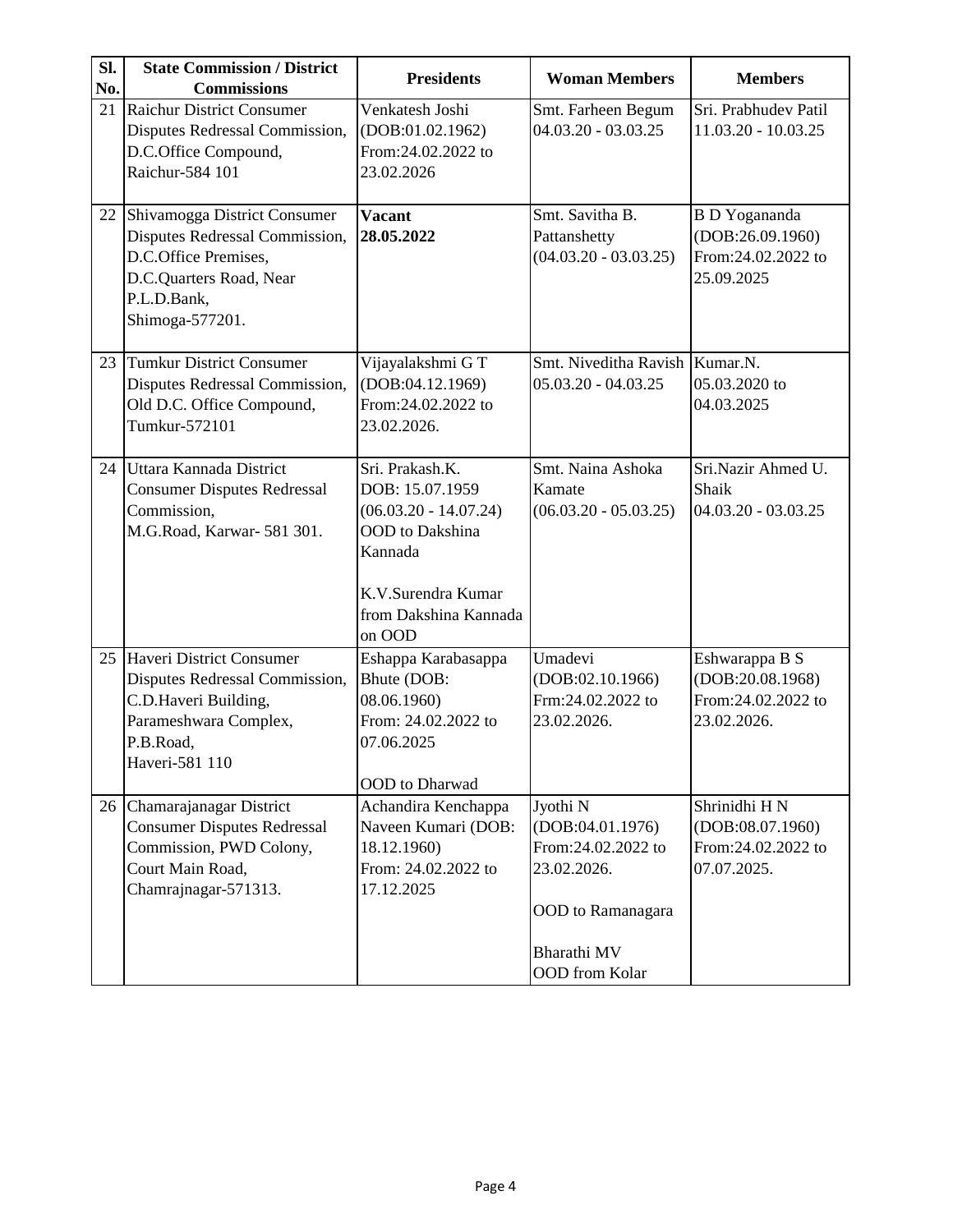| Sl. | <b>State Commission / District</b>                                                                                                                      | <b>Presidents</b>                                                                                                                                                | <b>Woman Members</b>                                                                             | <b>Members</b>                                                                              |
|-----|---------------------------------------------------------------------------------------------------------------------------------------------------------|------------------------------------------------------------------------------------------------------------------------------------------------------------------|--------------------------------------------------------------------------------------------------|---------------------------------------------------------------------------------------------|
| No. | <b>Commissions</b>                                                                                                                                      |                                                                                                                                                                  |                                                                                                  |                                                                                             |
| 27  | Davangere District Consumer<br>Disputes Redressal Commission,<br>Lokikere Road, Near Zilla<br>Panchayat Office (Bypass),<br>Davangere $-577005$ .       | Smt. H.N. Meena<br>05.03.20 - 04.03.25                                                                                                                           | Savitha Airani<br>(DOB:20.07.1979)<br>From:24.02.2022 to<br>23.02.2026                           | C S Tyagarajan<br>(DOB:15.07.1960)<br>From:24.02.2022 to<br>14.07.2025                      |
|     |                                                                                                                                                         |                                                                                                                                                                  | OOD to<br>Chikkaballapura on<br>every Wednesday &<br>Thursday and<br>Kolar on other days         |                                                                                             |
| 28  | Koppal District Consumer<br>Disputes Redressal Commission,<br>Old Civil Court Building,<br>Koppal-583 231                                               | Abdulsaleem G Maldar<br>(DOB:01.06.1963)<br>From:24.02.2022 to<br>23.02.2026                                                                                     | G E Sowbhagya<br>Lakshmi<br>(DOB:20.07.1963)<br>From:24.02.2022 to<br>23.02.2026                 | Girishagouda<br>Shivamurteppa Patil<br>(DOB:08.07.1975)<br>From:24.02.2022 to<br>23.02.2026 |
| 29  | <b>Gadag District Consumer</b><br>Disputes Redressal Commission,<br>Sri Siddalingeswara Nilaya, Near<br>Marata Mandhir, Vakeela Chala,<br>Gadag.-528101 | D Y Basapur<br>(DOB:05.01.1960)<br>From:24.02.2022 to<br>04.01.2025                                                                                              | Yashoda Bhaskar Patil Raju Namadev Metri<br>(DOB:28.10.1969)<br>From:24.02.2022 to<br>23.02.2026 | (DOB:16.06.1975)<br>From:24.02.2022 to<br>23.02.2026                                        |
| 30  | <b>Bagalkot Dist. Consumer</b><br>Disputes Redressal Commission,<br>No.1, Sector No.33, Navanagar,<br>Bagalkot-587102.                                  | Vijaykumar Malkajappa<br>Pawale<br>(DOB:05.07.1961)<br>From:24.02.2022 to<br>23.02.2026                                                                          | C H Samiunnisa Abrar Sri. Ranganagowda<br>(DOB: 03.05.1972)<br>From:24.02.2022 to<br>23.02.2026  | Shankaradowda<br>Dandannavar<br>04.03.20 - 03.03.25                                         |
| 31  | <b>Udupi District Consumer</b><br>Disputes Redressal Commission,<br>#76, Badagubettu, Kukkikatte<br>(Near Diana Talkies)<br>Udupi-576101.               | Sunil Masaraddi<br>(DOB:27.04.1978)<br>From:24.02.2022 to<br>23.02.2026                                                                                          | Gowrammanni<br>(DOB:10.01.1977)<br>From:24.02.2022 to<br>23.02.2026<br>OOD to Kodagu             | Smt. Sujatha<br>Basavaraja Koralli<br>29.06.2020 -<br>28.06.2025                            |
|     | 32 Yadgir District Consumer<br>Disputes Redressal Commission,<br>No.C.M.C No.5-1-127,<br><b>Subhash Circle</b><br>Chittapura Road,<br>Yadagiri 585202   | Sanjeev Kulkarni<br>(DOB:04.05.1961)<br>From:24.02.2022 to<br>23.02.2026<br>OOD to Belagavi Addl.<br>Bench<br>Annasaheb Shankar<br>Sadalge OOD from<br>Kalaburgi | E Prema<br>(DOB: 03.04.1969)<br>From:24.02.2022 to<br>23.02.2026<br>OOD to Udupi                 | M Lokesh<br>(DOB:01.06.1967)<br>From:24.02.2022 to<br>23.02.2026                            |
|     | 33 Ramanagara District Consumer<br>Disputes Redressal Commission,<br>Prashashthi Bhavan, CMC<br>Premises, B.M. Road,<br>Ramanagar.                      | Post not sanctioned<br>Sri. H. Channegowda<br>OOD from Chitradurga                                                                                               | Post not sanctioned<br>Jyothi.N.<br>OOD from<br>Chamarajanagar                                   | Post not sanctoned<br>Suma Anil Kumar<br><b>OOD</b> from Kolar                              |